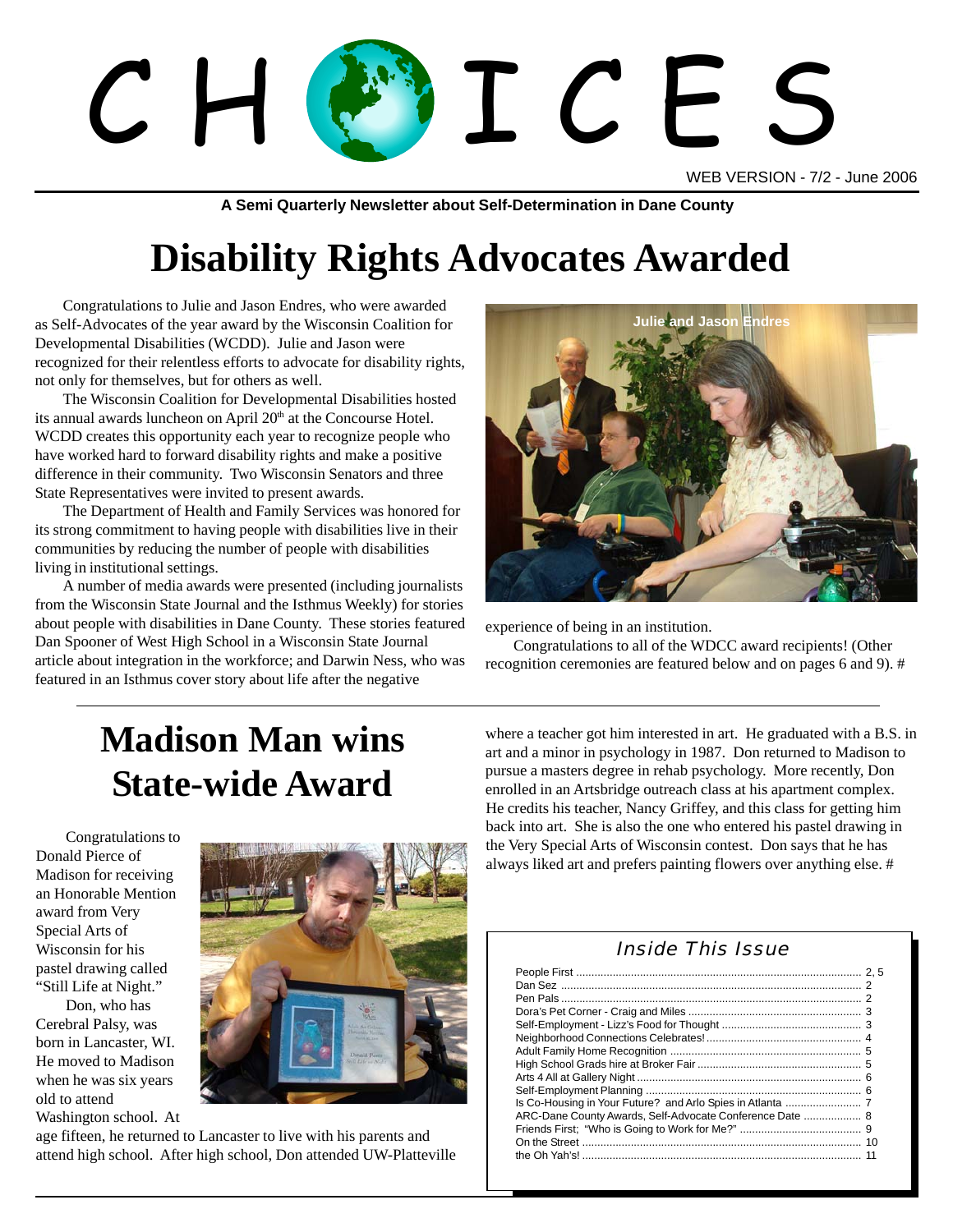

**Dan Sez** by Dan Rossiter, Manager

Developmental Disabilities Services, Dane County

So last newsletter I was complaining about the cold weather and wondering if spring/summer would ever come. And as they say, "Careful what you wish for".

 There seems to be a lot of stuff blowing in the wind. Long Term Care Reform: the State is wanting counties or groups of counties to get together and make the supports that people depend on look more like a health insurance program, where you get to pick from a list of providers and a new outfit (called a Care Management Organization) sorta directs the whole thing. The idea is to save enough money to get everyone off the waiting list, which is a really cool idea. The one thing that the advocates got into this reform is the idea of selfdirected supports. In fact, it's the law, under the Wisconsin State Statutes. So while things may be different in some ways, people with disabilities will still have a voice in how they receive their supports.

 Dane County is concentrating on how this is going to work for people with physical disabilities and people who are older and frail. We're going to spend more time figuring out how this will work for people with developmental disabilities. Stay tuned.

 A wind from another direction is coming from the County. Our County Executive, Kathleen Falk sent out a letter a few weeks ago, alerting us to the fact that the Human Services Department (that's where the Developmental Disabilities program funds come from) will need to save 5% in what is called General Purpose Revenue. In her announcement, she said "For several reasons, this is a more difficult budget year than last year. Costs to continue such as personnel and insurance costs have risen, and cuts in the state and federal budgets continue to hurt the county. As always, it is our priority to continue serving citizens with a high level of quality services while limiting property taxes,"

 How that is all going to be accomplished will come in the next few months. So, once again. Stay tuned.

## **People First of Dane County Games Night & Membership Drive**

People First of Dane County hosted a games night on April 18 at the Mifflin St. Library. We shared information about the group and played a few rounds of BINGO (for prizes!)

People First is always involved in various projects. Right now, we are beginning work on information for transportation vendors in the area and planning to help with two upcoming

conferences. We also plan social events such as the games night, picnics and holiday parties.

People First usually meets on the third Tuesday of the month at the Mifflin St. Library from 6:30 to 8 p.m. New members are always welcome, so come on out and join us!

For more information contact Nancy Molfenter at 263-5557.



## **Pen Pal Program Aims to Promote Friendships**

Community Living Connections is in the process of setting up a "pen pal" program for people with developmental disabilities. Our hope is to connect people to others outside of their normal circle of friends in a way they may not have experienced before.

We also are looking in to connecting with agencies either within or even outside of Dane County to work with us on this project. We hope that with enough interest we could culminate the project with a picnic



CHOICES is sponsored by Dane County Dept Human Services, Adult Community Services Division *1202 Northport Drive*



sometime this summer, in which "pen pals" could get together, meet, share stories and fun in person. Our aim is to connect people and promote new friendships for those who may not have otherwise met.

If you know of people who may be interested in this project, either as a "pal" or to assist in writing and sharing in such a project, we would love to include anyone interested. We are looking to enlist assistance from people to help with putting thoughts to paper for those who need support, but cannot know quite how that will fall together until we evaluate the interest.

**If you are interested, please contact Joy Smart @ 661-7941 or Eric Deml @877-1003 ext. 224 for more information.**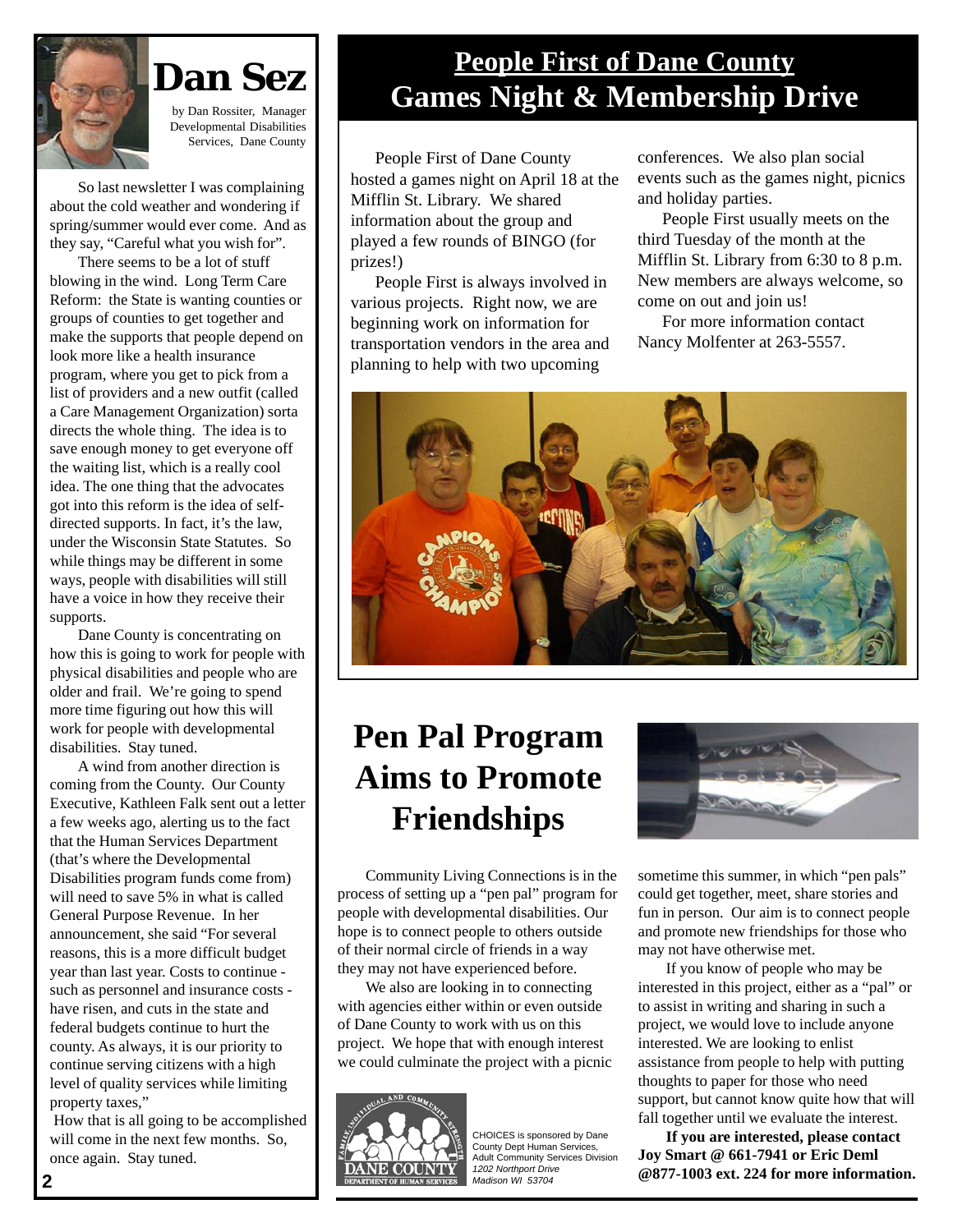#### **Dora's Pet Corner**

### **A Morning with Craig and Miles**

by Dora Norland

Craig Santiago is a support broker at UCP. Craig was kind enough to introduce us all to his very adorable and welltrained dog named Miles. Miles is a 1 and ½ year old Canaan dog. Miles went to live with Craig when he was just eight weeks old. Craig did some research before purchasing a dog to make sure that he got the type that would be best for him. Canaan dogs are smaller in size, shorthaired and typically smart and fairly easy to train. Craig found a breeder in Wisconsin and went to visit. After a few months, a puppy was available and Miles became Craig's dog.

Miles and Craig go for daily walks around their north side home and enjoy playing in the fenced front yard where

Craig lives. Miles listens well and is a friendly dog. He is also good with children and travels well. Craig and Miles have been out to Wyoming together. Miles also enjoys playing soccer (it is his favorite game). Craig described Miles as a good companion and also a little extra security for the house.

Craig pointed out that having a dog is not only lots of fun, but that it is also a big responsibility. Craig has to take Miles out for walks every day (even when the weather

isn't so great) and he has to be home to care for Miles or make arrangements for someone else to take care of him. There are also expenses that come with dog ownership – like food and vet bills.



#### **Craig and Miles**

Having a  $\log$  – or any pet – can be a wonderful experience, but you have to be prepared and make sure that you are ready for the responsibility.

## **"Lizz's Food For Thought" Exploring Self-Employment,** by Shannon Munn

Have you ever wondered if you have what it takes to be an entrepreneur ? Maybe you've found yourself thinking "I'd like to be my own boss" but quickly become baffled about how to proceed to make your dream a reality? How do people start their own businesses anyway??

Lizz and her team had all of these questions. After 9 years of unemployment and trying a variety of jobs, none of which lasted long-term due to the nature of Lizz's disability and frequent health concerns, Lizz's team decided to explore the idea of self-employment. They felt strongly that Lizz has enjoyed work in the past and that she is able to contribute to her community through work. In the fall of 2004, they got Lizz involved in the Supported Self-Employment Pilot Project to explore selfemployment ideas. With the help of the Self-Employment Coordinator, Lizz's team brainstormed and evaluated different business ideas through research and by consulting with small business owners. Based on Lizz's interests and input from businesses and community members, two potential business ideas were generated: 1) a mobile coffee cart business and 2) a towel laundering/delivery service for local pubs and cafés. Next, the team set up some trial situations that would help Lizz and the team



**4 3** validate which form of business would best suit her interests, abilities and support needs. As luck would have it, a training by Income Links on starting your own business was also

offered during this time and Lizz' team attended and left with even more of a conviction that this was the right direction for Lizz. Next came several months of trial and error to refine the business idea. The team conceptualized "Lizz's Food For Thought" – a personalized delivery service specializing in healthy and unusual snacks, refreshments and "boxed" lunches to area businesses for their trainings and staff meetings. With the support of ICW staff, Lizz has expanded her delivery service to 4 local businesses and will continue to expand in the coming months.

The journey to entrepreneurship has been well worth it for Lizz. Not only is she more connected with her community by being a business owner, but with the extra money from her business, Lizz plans to enjoy more sessions with her music therapist; her favorite pastime!

#### **\***

**For more information about the Supported Self Employment Program, see article p. 6 \***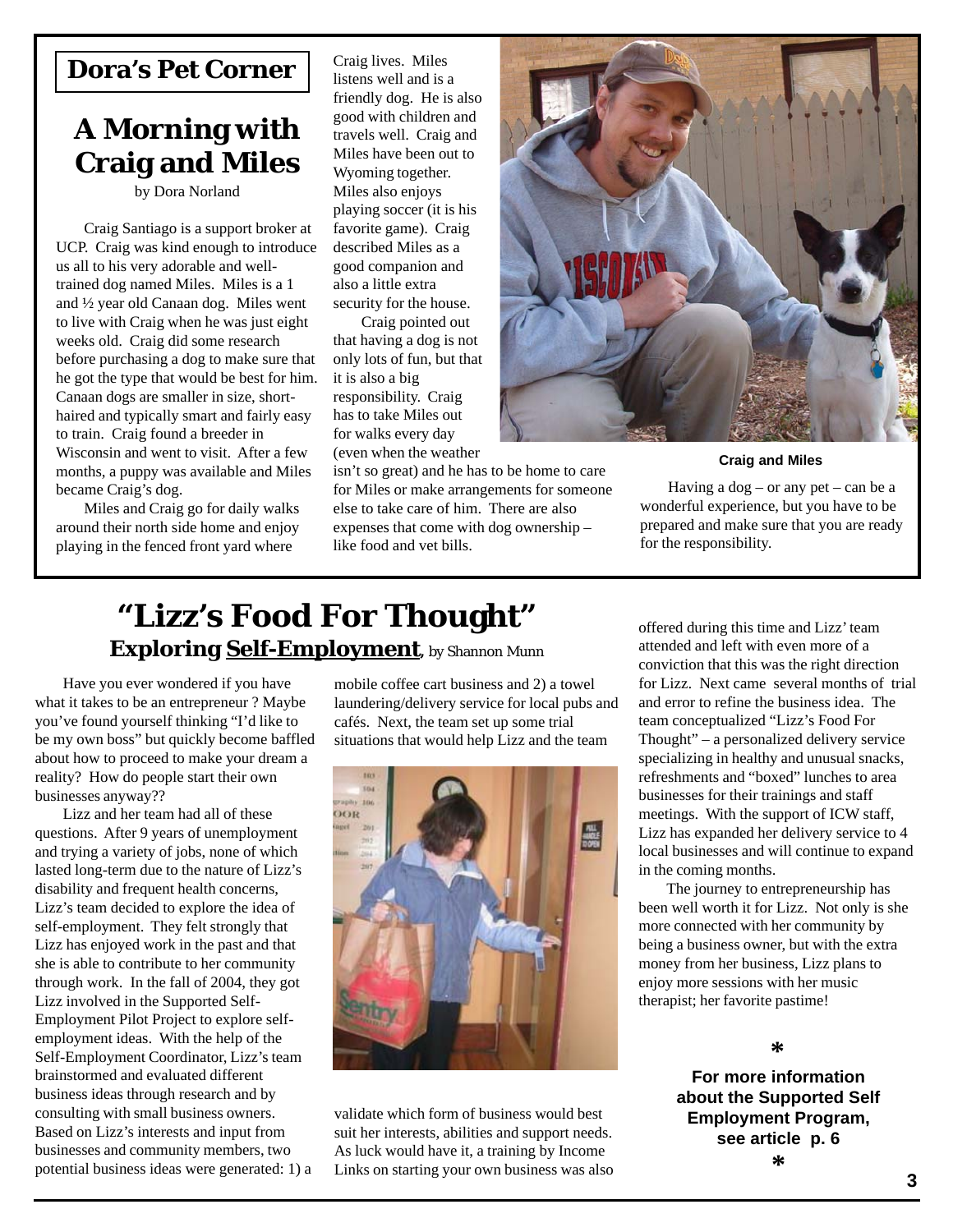# **Neighborhood Connections Celebrates 15 Years**

#### by Kathy Lemke

#### **Neighborhood Connections celebrated its 15th year birthday with a benefit concert at the Harmony Bar & Grill on April 2.**

The music was great. Bobby Bullit and his band started the afternoon with some country rock classics. Our own Sid Nichols played a bluesy piano in the next band, The Blue Wazoo. A rare appearance by the remaining two members of the Goose Island Ramblers followed. Bruce Bollerud and George Gilbertson entertained with stories and polkas. Bruce changed his hat with each new story and played varied and unusual instruments. Next to play was Ken Burns of the Junkers who wore an enviable cowboy hat that showed his class and his intensity.

He sang the country blues. The Cash Box Kings closed out the concert with a full dance floor of people celebrating their music. All the musicians generously donated their time and talent.

In between bands Megan Lemke announced the winners of raffle prizes donated by the friends and families of Neighborhood Connections. Many of the prizes people donated were one-of-a-kind hand-made gifts. Ken Vogel, who made most of the puppets in Ella's Deli, made a puppet of Bob Dylan. Matt Christy made a hand blown water fountain out of colored glass. Teresa Abing crocheted an afghan and Barb Mancl sewed a quilted wall hanging. People donated their skills baking bread, organizing, giving astrology

readings. Photographers donated their pictures or their time. Artist donated their art. And we can't forget those folks who worked so hard to sell tickets, put up posters, and work on publicity. It was a group effort that reflected the group from which it came.

Consumers, employees, families and friends danced with each other, some of us together for over 15 years. "The thing I really liked about the party", one person told me, "is you weren't sure who was who. We were just all there together."

In this time of shrinking budgets and fundraisers, did we make a lot of money? Not

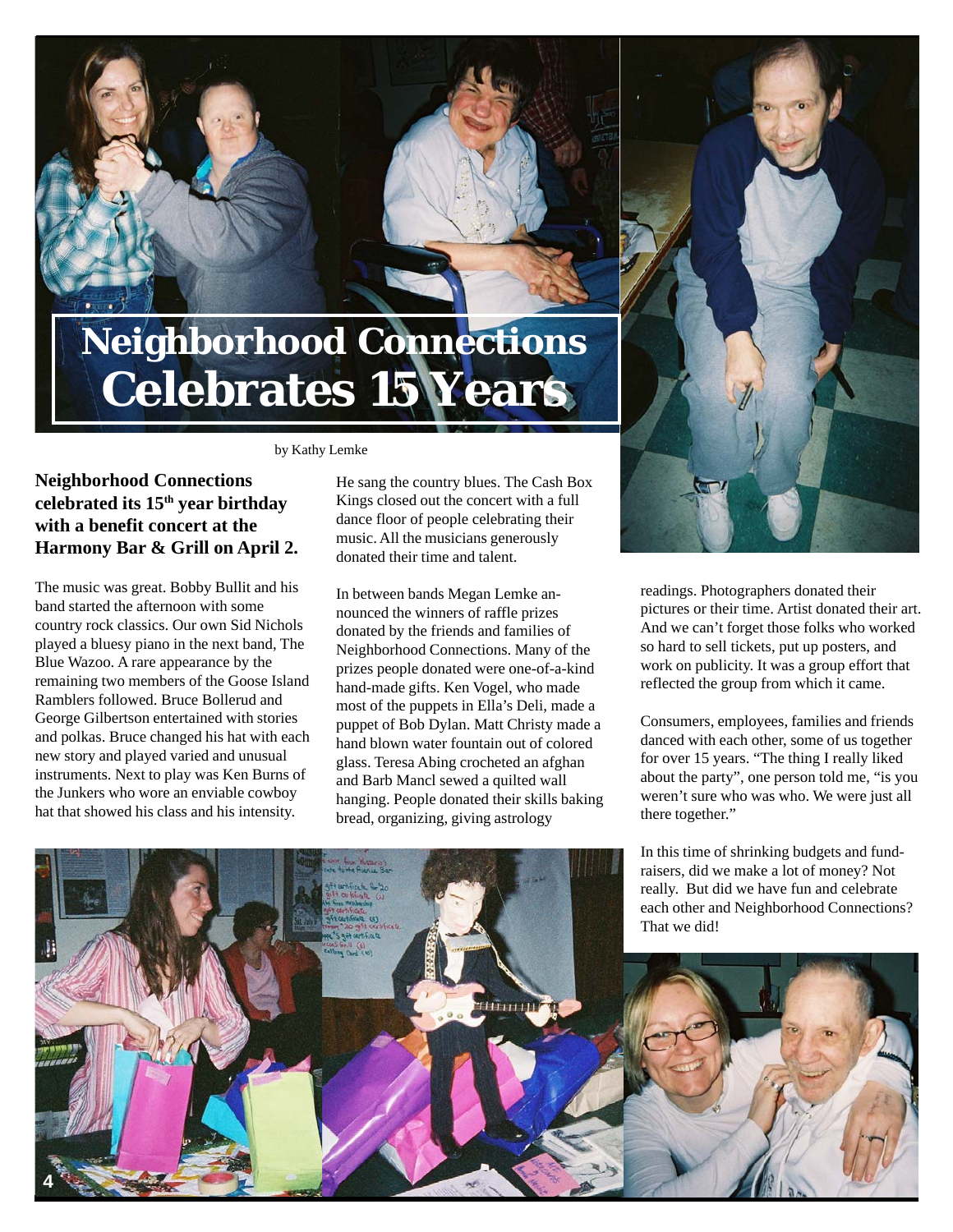## **Adult Family Home Providers Recognized**

by Nancy Molfenter

Each year an event is held to recognize the hard work of Adult Family Home (AFH) Providers in the adult service system. For those of you not familiar with the AFH support model, it is designed so a person with a disability or need for daily supports lives in a home with one or more persons to assist them. Adult family homes can provide stability and long-term supports with the same people and are they are very important to the people who live and get



**Linda and Kim at the AFH Dinner**



**Dennis and Carolyn**

support in this way. Adult family homes can truly become like a family for people receiving supports. The responsibility for AFH providers can be very big and for some it is a twenty-four hour a day, seven day a week job.

That is why the annual recognition event is so significant. It is one time every year when county staff and others working with AFH providers designate an official time to say "thanks" for all of the long hours and tricky situations they deal with.

So, for all of the AFH providers out there, we hope that you enjoyed the dinner and thank you for everything you do! #

# **High School Grads Hire Support Brokers**

by Monica Bear

This June, 34 high school grads from across Dane County will begin receiving adult services. Throughout the year they have worked with either transition coordinator, Kurt Svennson, their Family Support case manager or county case manager to plan this transition. Before starting adult services these grads first hire a broker.

On Tuesday May 16 more than a dozen young adults and their families spent the early part of their evening at the 2006 Broker Fair. An annual tradition hosted by Catholic Charities Support Broker Services and sponsored by Dane County Human Services, the Broker Fair serves as an opportunity for individuals to meet potential brokers. Most individuals attending the 2006 Broker Fair were high school grads but a few people who have directed their own support for several years and were "window shopping" in hopes of changing brokers in the near future were also there.

 All brokers and broker agencies with two or more vacancies attended the annual broker fair. Brokers shared resumes, passed out business cards and answered lots of questions. Individuals and their families came prepared to put a face to the resumes they had received in the mail. They shook hands, asked questions and scheduled broker interviews. In between all this networking people stopped to snack on a submarine sandwich or to grab a slice of watermelon. Hopefully everyone left the fair one step closer to selecting and directing their future adult services and supports.

If anyone requires additional support to identify and hire a support broker please contact self-directed services coordinator, Eric Miller at 242-6447. #

**People First of Dane County, self-advocacy group**

#### \* FUTURE MEETINGS \*

**June 20 – Mifflin St. Library, Madison** 6:30 – 8 p.m. Dan Rossiter will be the guest speaker **July 18 – Mifflin St. Library, Madison**  $6:30 - 8$  p.m.

**August 22 – Summer Picnic** Location to be determined

(see related article, p. 2)



**A group for support brokers to attend with their consumers who are aging and may benefit from additional socialization. If you would like to attend, please e-mail MNovinska@aol.com**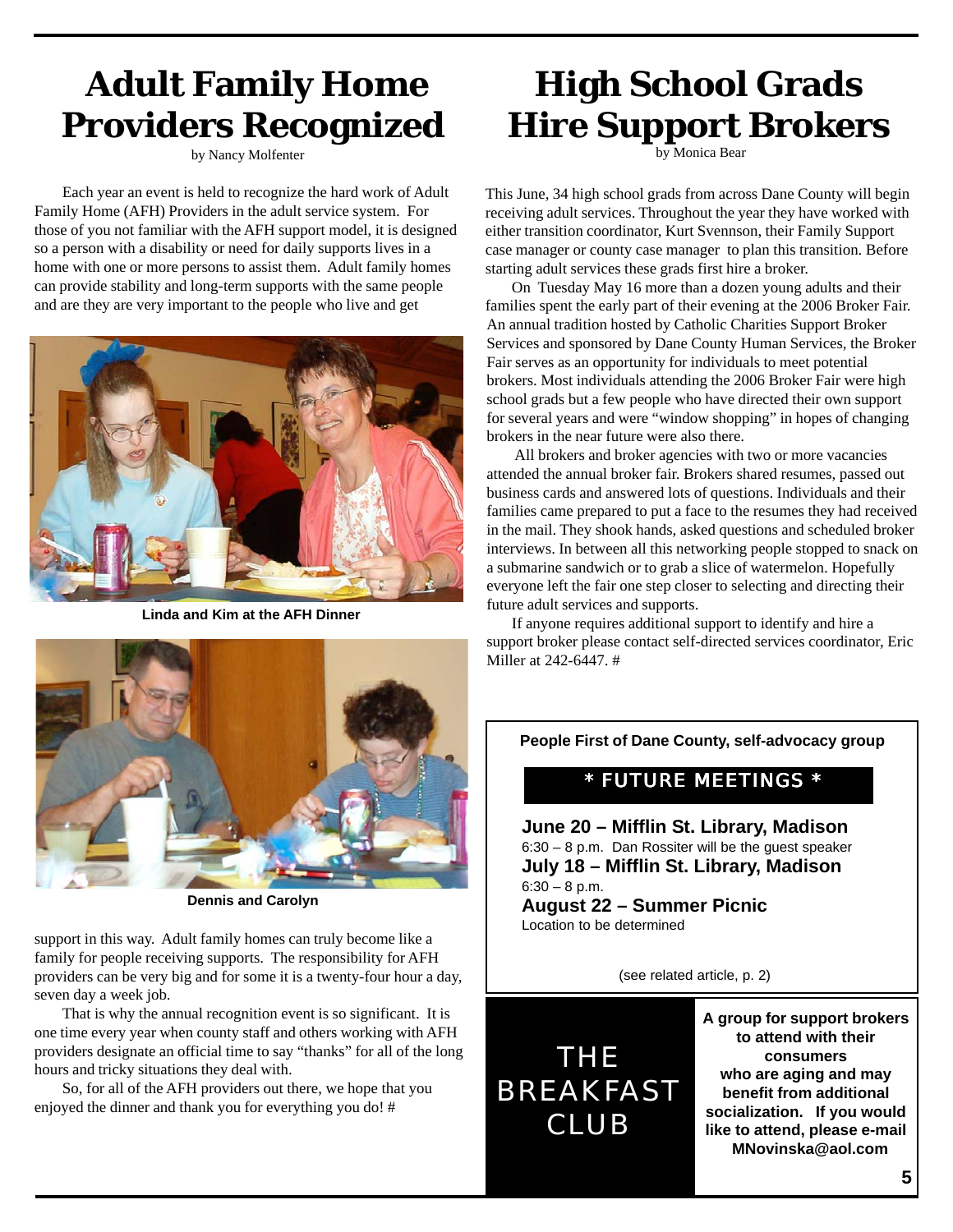# Arts4All

## **TOTAL Success at Gallery Night 2006 by Cindy Kernan**

It will be no surprise to all you fine arts aficionados that Arts 4 All was a TOTAL success on Gallery Night 2006. Each year around the first of May, Madison opens up its doors for a city wide gallery night. Partnered with Escape Java Joint, 916 Williamson, a profitable and enjoyable evening was had by all. The operational expression for the evening was "WOW" as customers walked into the gallery packed with an impressive array of original jewelry; painting; prints; pottery; glass work and photography. Kudos to the artists who shared their work that night. Opening to closing, the place was packed by well wishers and shoppers. Thanks go out to Willy Street Co-op for elegant snack platters and to Escape for gracious service and free coffee in the gallery.

Arts 4 All is organized to help artists create, promote, display and market their art. This organization takes a special interest in assisting artists with developmental disabilities use their artistic talents to earn an income. For more information about Arts 4, All contact Marie VandeBerg at 244-3894.



## **Supported Self-Employment Planning Services Available**

Dane County's Supported Self-Employment (SSE) or Micro-Enterprise program is an alternative to traditional supported employment and sheltered work. The SSE program is uniquely suited to address the movement, communication, stamina, and behavioral barriers to employment often faced by individuals with significant disabilities. Dane County has seen that these micro-businesses can create employment opportunities for individuals in our service system who have had limited

#### **by Shannon Munn**

success in traditional employment.

The goal of the SSE program is to provide business planning services to people with developmental disabilities in an *individualized* way that will lead to the development of a *gainful* and *sustainable* micro-enterprise. The program incorporates a person-centered planning model known as Vocational Futures Planning (VFP) that identifies barriers and assets to selfemployment. Through an individualized approach, recommendations are made to overcome these barriers in order to establish or grow the consumer's micro-enterprise.

Whenever possible, DVR is asked to provide resources needed to enhance the consumer's business while the County contributes long-term support dollars to fund on-going vocational services.

 Shannon Munn with Progressive Community Services coordinates the Supported Self-Employment Program and provides technical support to consumers (and teams) engaged in self-employment ventures. For more information, contact Shannon Munn at 318-0700 or at shannonm@pcsdane.org

*CHOICES***, May 2005**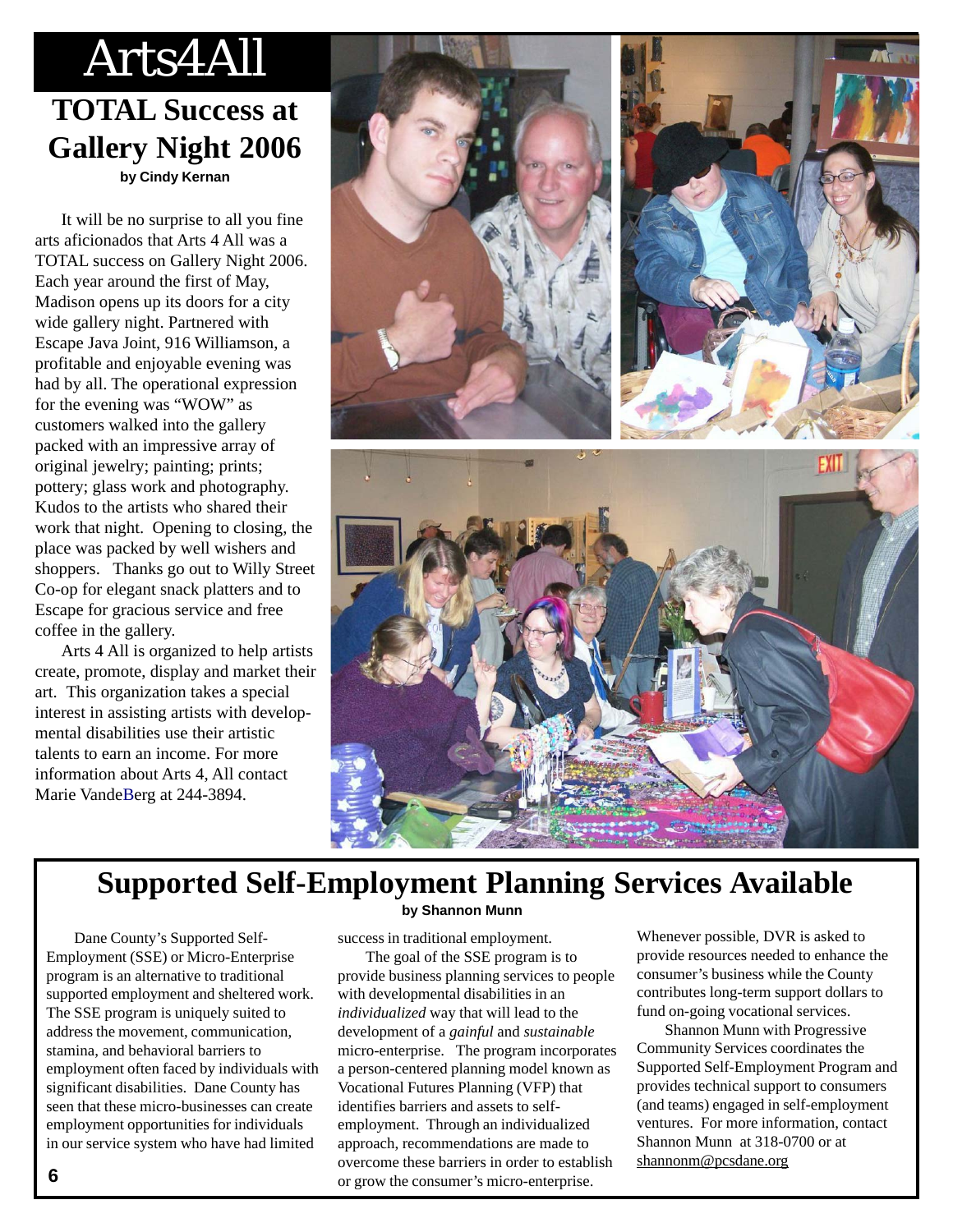## **Is Co-Housing in Your Future?** *Co-Housing Fosters Neighborly Inclusion* **by Howard Mandeville**

Two co-housing communities are being developed in Madison and both want people with disabilities to be part of their shared communities. What is co-housing? It's a way to be intentionally included in your neighborhood community while also owning your own home. Each

household in a co-housing community owns its own condominium and also shares use of common facilities such as community dining and kitchen space, and, perhaps, craft room, tools, media room, and overnight lodging for guests.

Co-housing is a good option for people who want to feel closely connected to their neighbors and to share a significant amount of time socializing and contributing volunteer time to the community while also maintaining one's own space and privacy when at home. For people who want their home be a refuge from the world and prefer not to hob nob with neighbors, go to lots of meetings, or get drawn into volunteer activity, this would *not* be the option to choose.

**Arboretum Co-Housing.** Arboretum Co-housing, Inc., is a new non-profit developing a co-housing community near the



**Arboretum Co-housing, Architect's drawing**

Vilas Park Zoo in Madison. The finished development will have 40 owner occupied dwellings. Ten of these units have subsidies available to qualified buyers that make them affordable to low-income households. Movin' Out may be able to help with additional down payment assistance. The cohousing group is now accepting commitments to purchase. Move-in will be in 2007. For more information, go to the website at www.arboretumcohousing.org or call 608/ 229-7906.

**Troy Gardens.** Troy Gardens has 30 condominium homes on 31 acres of shared green space that includes nature trails and the Troy Community Gardens where scores of families grow vegetables, herbs and flowers on rented garden plots. Troy Gardens will have a community building shared by the residents and gardeners, plus other amenities to foster friendly neighbor interaction among

the home owners and the gardeners. Two and three bedroom condos are available for sale. Some of these can be tailored to be fully accessible. All the units are "visitable," which means that anyone, regardless of mobility status, can be invited to enter the front door and

first floor of every neighbor's home. Several units have subsidies making them affordable to home buyers with low incomes. Movin' Out may be able to help with additional down payment assistance. The first phase of Troy Gardens units are for sale now with move-in targeted later this year. For more information, go to the web site at www.affordablehome.org or call 608/280- 0131.

 Wonder if you or someone with a disability you care about can afford to buy a home? Would you like to figure out if owning or renting is a better option for you? Just curious about what help is available to make home ownership possible? Contact Movin' Out at 608/251-4446 or check out the web site at www.movin-out.org.

#### **Resources Available on the Dane County Website**

Check out the new, improved Dane County Human Services website for DD services: h**ttp://www.danecountyhumanservices.org/disability.htm** These handy references may be viewed and/or printed from the website:

*\* The Source: Guide to Services for Adults with Developmental Disabilities in Dane County.* Reference copies are also available at all County and City public libraries, including branch libraries. **http://www.danecountyhumanservices.org/pdf/the\_source\_2006.pdf** 

*\* Support Broker Manual:* **http://www.danecountyhumanservices.org/pdf/broker\_manual\_complete.pdf**

\* *Quality Standards for Support Brokers:* **http://www.danecountyhumanservices.org/pdf/quality\_standards\_support\_brokers.pdf**

**Arlo Spies...**

**...at the 8th annual Self-Advocacy conference held in Atlanta, Georgia May 26-28: (below, left) Cindy, Barry and Daira from People First Wisconsin; and Jeffrey Johnson and Craig Rossomando (below, right). Jeffrey also presented information about Self-Advocacy efforts in Dane County along with Nancy Molfenter of the VOICES program .**

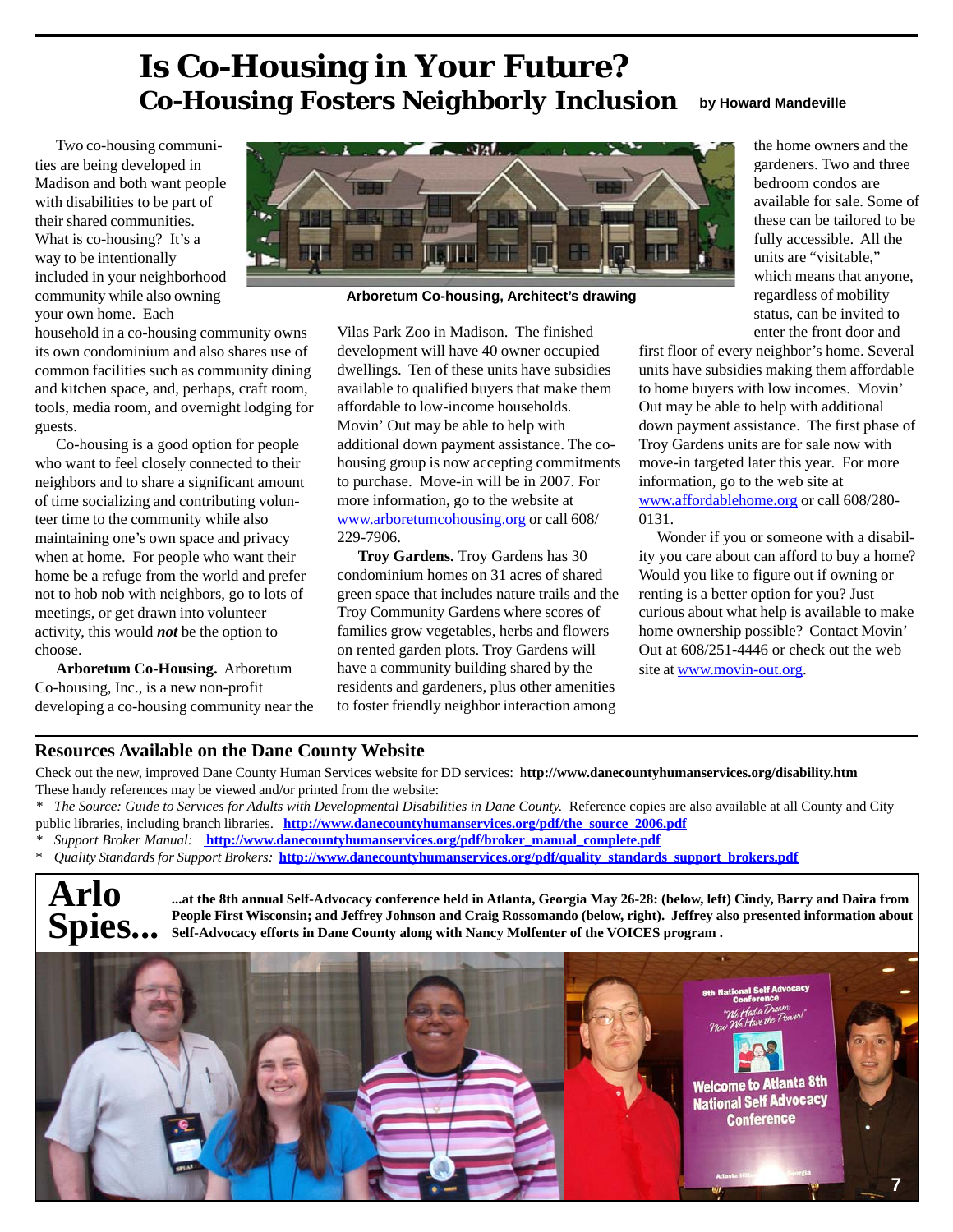# **The ARC of Dane County's 56th Annual Awards Banquet, 2006**

**by Jeffrey Johnson (with a little help from his dad and his friends)**



The Arc of Dane County had its 56<sup>th</sup> Annual Award Banquet this year at the Concourse Hotel in Madison Wisconsin on April 27. This year's Banquet was hosted by newscaster, Joel DeSpain. Dan Remick and Joel DeSpain gave out the awards to everyone.

The 2006 award recipients were as follows:

\* The Community Support Award went to Dan Rossiter of Dane County Human Services.

\* The Corporate Support Award went to Capitol Centre Foods.

\* The next award was the Volunteer Award that went to Sue and Bob Webb.

\* The Educator-Teacher award went to Randy Converse.

\* The Employer- Private Award went to my friend and former boss Carl Miller, who works for Miller and Sons Supermarket in Verona, Wisconsin.

\* The next award was for Employer- Public, which went to Bob Ross, who is also my former boss at U.S.D.A. Forest Products Lab.

\* The Media Award was given to Sandy Cullen, Eric Franke and also Doug Erickson. \* The Self-Advocate Award went to Jeffrey Johnson.

\* The Direct Care Giver award went to Beth Clark and Craig Rossomando.

\* The Elected Official Award went to Representative Terese Berceau.

\* The next award given out was a brand new award. It is called the Landlord Award, which was given to Valley View Leasing.

\* The next Award is a Special Award goes to Pooley's Sports Bar and Valley Packaging Industries. It is a special award because the ARC wanted to thank Pooley's for use of their space for past Halloween parties. \* The next award was the Lifetime

Achievement Award that goes to Leone Babler

\* The final award was the President's Award which went to Paul Yochum, who has been with the Arc of Dane County for many years now.

My dad's name is Ron Johnson who is the president for the Arc of Dane County. My dad was helping with the awards. When I got my award for self-advocate of the year for the second time, my dad shook my hand and to said me "Jeffrey, you did a great job here tonight." My dad was very proud of me for what I did.

It was a wonderful banquet. Many thanks to the ARC of Dane County for a great banquet and for working hard all year to help advance the rights, choices and dignity of people with disabilities in our community!

**Save the Date** for a Fabulous Conference!

When: **Monday July 10th** 

## Where: **The Hyatt in Downtown Milwaukee**

Training and Consultation has teamed up with People First of Wisconsin to offer a conference to inspire self-advocates and support staff alike!

David Hingsburger will give the keynote and work with self-advocates to develop their own Bill of Rights.

For registration information, please call Rachel at (608) 890-0777.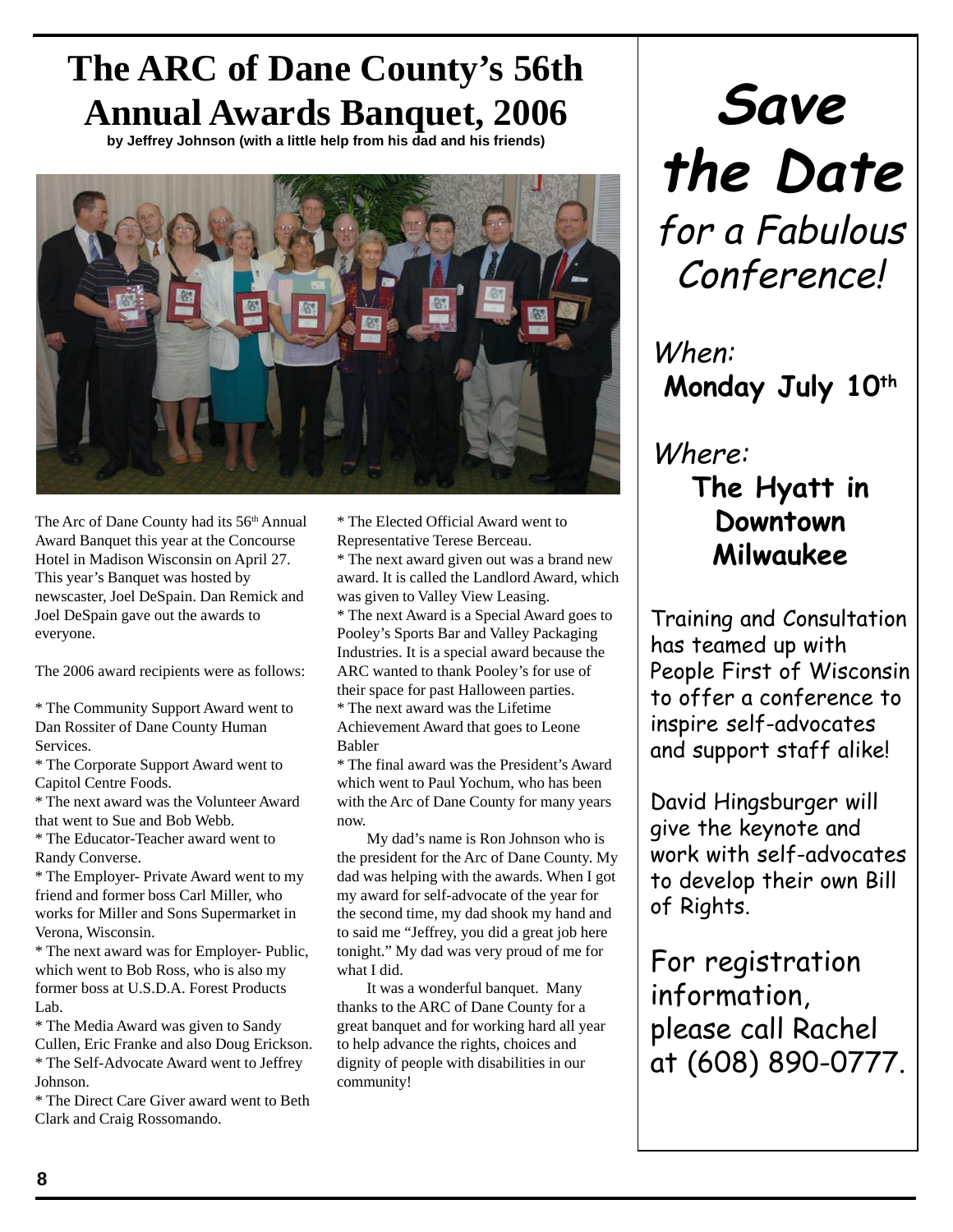

**Friends First is a social group for people with disabilities and without disabilities. We go out and do fun activities and new members are always welcome.**

**If you are interested in finding out what we have planned, call or e-mail Jeffrey Johnson at 608-263-5556 or jjohnson1@wisc.edu**

# **Who is Going to Work for Me?**

**Nancy Molfenter Self-Advocacy Coordinator**

Self-Directed services in Dane County has increased choices for people with disabilities. Individuals interview and hire their own support brokers and many have made decisions about their residential and vocational providers too. It seems like a logical next step in the evolution of selfdirected services would be the leap to allowing individuals to participate more fully in the hiring and evaluation of the staff who work for them.

From what self-advocates are saying, that does not yet seem to be the norm for most agencies providing services to people with disabilities. Although meeting the prospective support staff is a typical part of the hiring process, individuals report that they are told that a new staff member is going to be (or already has been) hired and that the last step is to meet the individual(s). If people with disabilities don't feel like they really have a choice about hiring decisions, then they may not feel comfortable expressing concerns about someone working with them. If you think about the types of things that many individuals need help with – and the amount of time that they spend with support staff - it is really important that they like and feel comfortable with them. In addition, individuals could and should be a primary source of information for evaluating the performance of staff who works with them.

Hopefully, the continued movement toward choice and inclusion for people with disabilities will lead the entire system into new ways of doing things and seeing things like including individuals more fully in hiring and evaluation of those who work with them. Power to the People!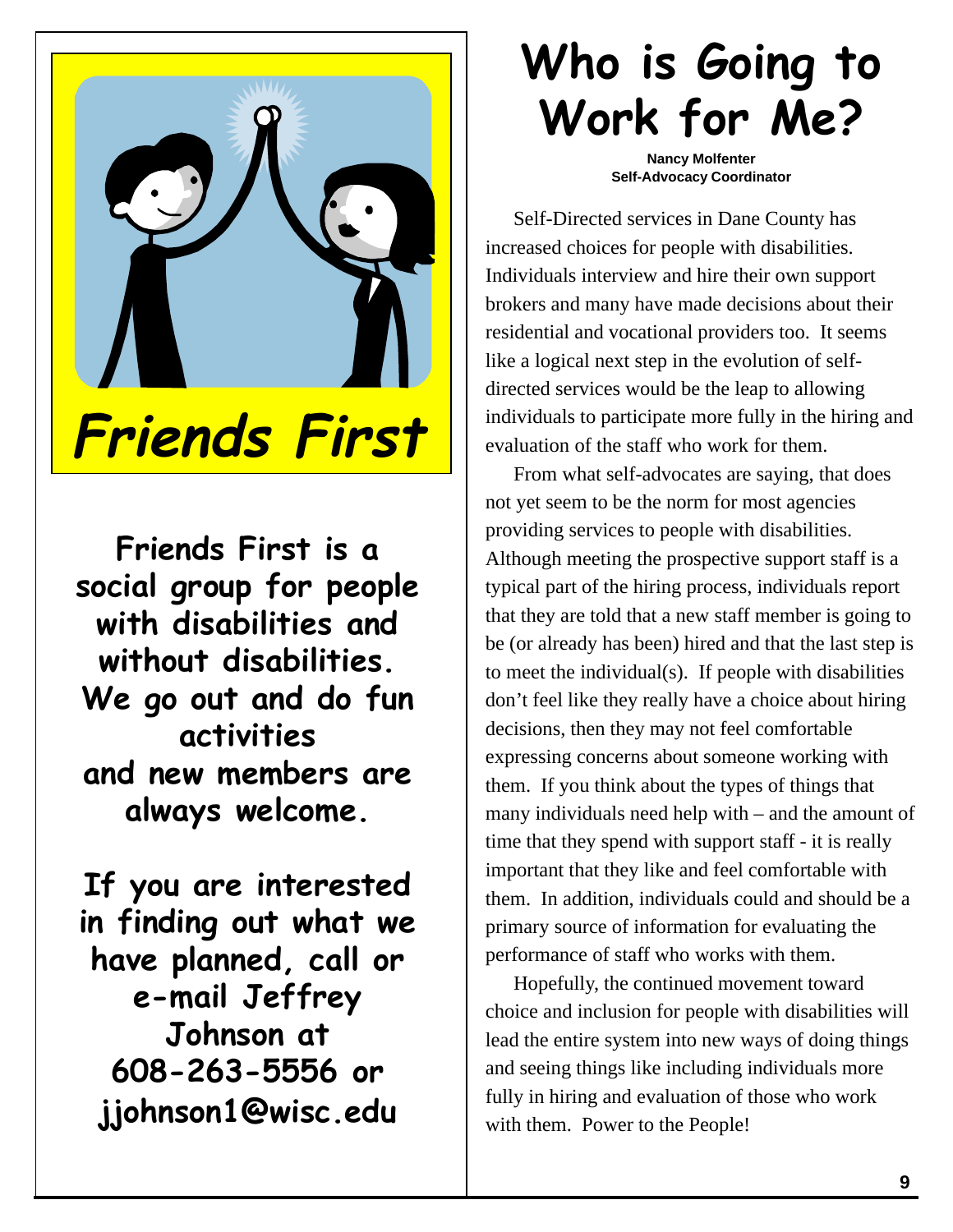

**For this issue, we asked: "What's a good thing to do on a rainy Spring day?"**



**Alice G. "Listen to music and nap"**







*CHOICES***, May 2005**

**11**